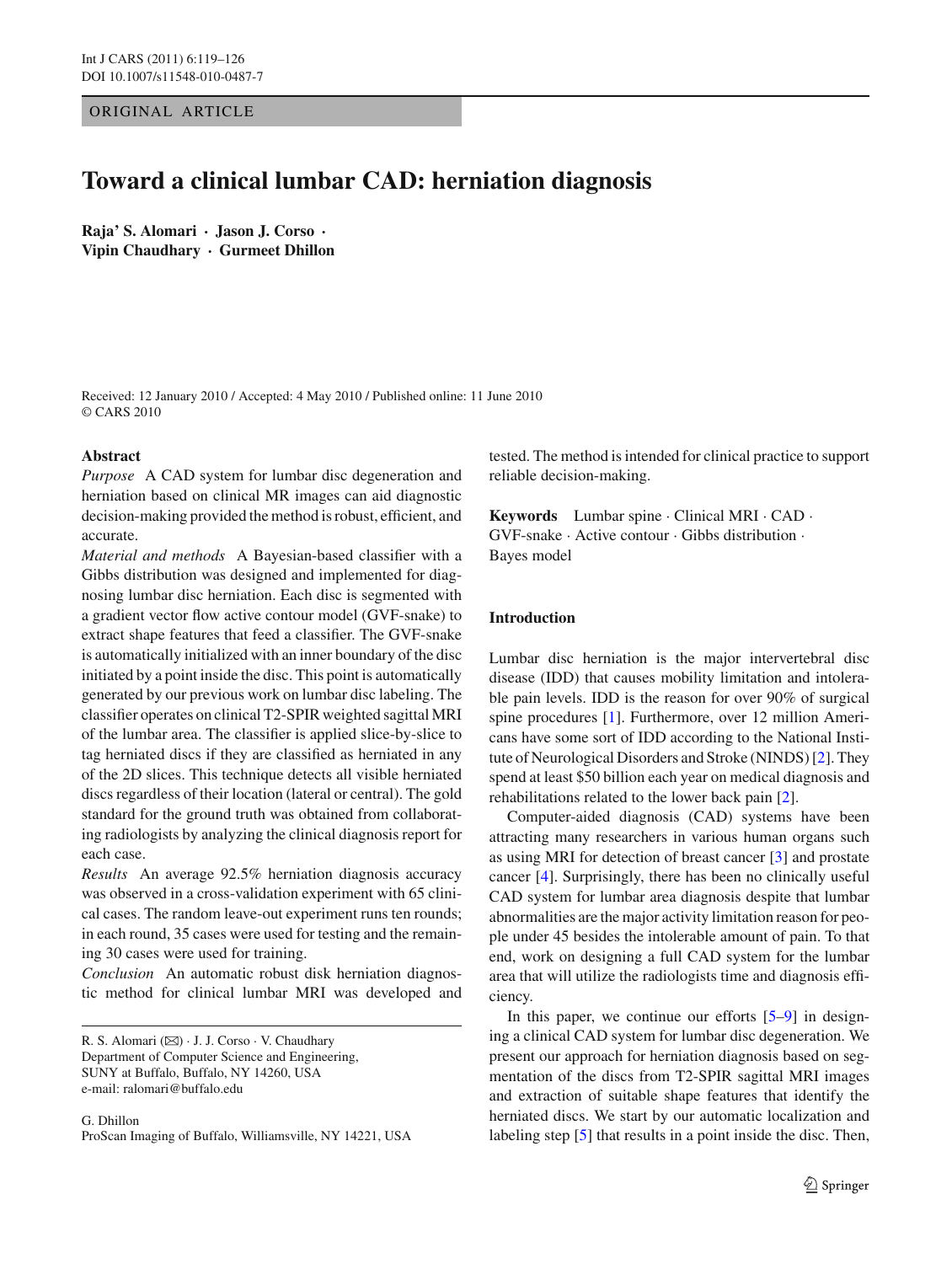

<span id="page-1-0"></span>**Fig. 1 a** A *right*-sided disc herniation illustrative model [\[11\]](#page-7-6). **b** Axial view (*bottom-up*) MRI of a *right*-sided disc herniation from our data. **c** Corresponding sagittal view of the herniated disc from our dataset

we utilize the low signal of the disc boundary that appears in T2-SPIR sagittal MRI to initiate an active contour model (GVF-Snake) [\[10\]](#page-7-7). After delineation of the disc boundary, we extract shape features to train a Gibbs distribution Bayes model similar to our previous work [\[8](#page-7-8)]. Figure [1](#page-1-0) shows a herniated disc from both axial and sagittal views for the same disc.

We, however, point out that the nomenclature has been developing and changing over the last decade since Fardon and Milette [\[12](#page-7-9)] initiated their lumbar disc pathology nomenclature. We use the term "disc herniation" to refer to "Localized displacement of disc material beyond the normal margins of the intervertebral disc space" [\[12\]](#page-7-9). Our collaborative clinical radiologist uses the term *disc herniation* to refer to this same problem. We further define it as the leak of the inner gel-like disc material, *nucleus pulposus*, (as shown in Fig. [1\)](#page-1-0) through any tear in the outer fibrous disc ring, *annulus fibrosus*, which extends beyond the normal margins of the disc space. Disc herniation causes pressure on the nerve root resulting in the pain and numbness to the patient where the pain, most of the time, irritates to the knees causing major disruption of the patient's life. The development of the term of disc herniation includes the terms: disc bulging, protrusion, and extrusion  $[13]$ . We also point out that the nomenclature of Fardon and Milette [\[12](#page-7-9)] has been endorsed by the major American and European radiologists associations including ASSR, ASNR, AANS, CNS, ESNR, and many others.

The remainder of this paper presents a background and related work in Sect. [2.](#page-1-1) We detail our method and our Gibbsbased classifier in Sect. [3.](#page-2-0) Then, we describe the available data in Sect. [4.](#page-4-0) In Sect. [5,](#page-4-1) we present our experimental settings and results and we conclude in Sect. [6.](#page-6-0)

### <span id="page-1-1"></span>**Background and related work**

Discs have two main components: an outer fibrous ring, *annulus fibrosus*, and an inner gel-like material, *nucleus pulposus*. Disc herniation starts with a tear in the annulus

fibrosus causing part of the nucleus pulposus to leak out pressing on a nerve root as shown in the illustrative model in Fig. [1a](#page-1-0). Disc herniation is usually caused by disc degeneration or other traumatic reasons. As time passes, the disc herniation worsens and the leak increases if proper actions are not taken causing disruption in the patient's mobility [\[14](#page-7-11)].

Many researchers have proposed methods for the diagnosis of certain vertebral column abnormalities. Bounds et al. [\[15\]](#page-7-12) utilized a neural network for diagnosis of back pain and sciatica. Sciatica might be caused by lumbar disc herniation as well as many other reasons. They have three groups of doctors to perform diagnosis as their validation mechanism. They achieved better accuracy than the doctors in the diagnosis. However, the lack of data prohibited them from full validation of their system. Similarly, Vaughn [\[16](#page-7-13)] conducted a research study on using neural network for assisting orthopedic surgeons in the diagnosis of lower back pain. They classified LBP into three broad clinical categories. They used 25 features to train the neural network (NN) including symptoms clinical assessment results. The NN achieved 99% of training accuracy and 78.5% of testing accuracy. This clearly shows training data overfitting.

Tsai et al. [\[17\]](#page-7-14) used geometrical features (shape, size, and location) to diagnose herniation from 3D MRI and CT axial (transverse sections) volumes of the discs. In contrast, we do not presume the availability of the full volume axial view as it is not a clinical standard. They patented their work as a visualization tool for educational purposes.

Recently, Michopoulou et al. [\[18\]](#page-7-15) applied three variations of fuzzy c-means (FCM) to perform atlas-based disc segmentation. Then, they used this segmentation for classification of the disc as either a normal or degenerative disc. They did not mention any details of the classification scheme other than it is a Bayesian classifier. However, they achieved 86–88% classification accuracy on 34 cases (five discs each) based on their semi-automatic segmentation of the disc. We, however, have a fully automatic segmentation of the disc, and we extract shape features from modeling the disc shape and delineating the herniated segment of the disc.

In our most recent work, Alomari et al. [\[9\]](#page-7-5), we presented herniation detection using two co-registered sagittal views of T1 and T2-weighted MRI. We utilized an active shape model (ASM) to roughly segment the disc and then jointly model certain shape and intensity features. Despite the robust and good results, training the ASM was time-consuming, and we wanted to reduce the manual burden of training and selection of the suitable shape features. In this paper, we utilize another feature of the T2-SPIR MRI images where there is a low-signal boundary of the discs that gives a good initial contour of the disc. The GVF-snake delineates this contour and help remove all excessive and unnecessary edges. Then, we model the two major axes of the semi-elliptical resulting shape to train our Bayes classifier.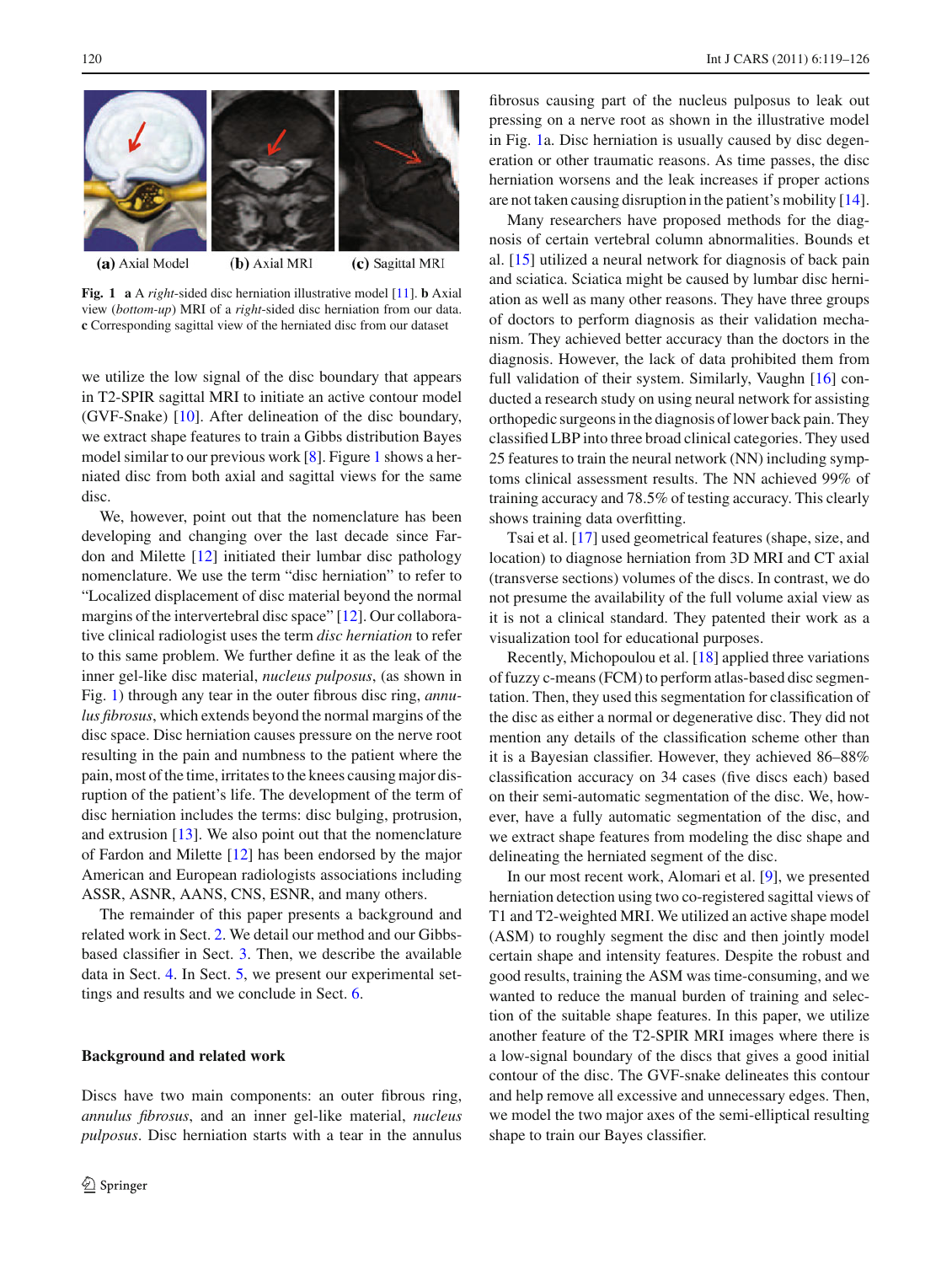#### <span id="page-2-0"></span>**Method**

Our herniation diagnosis approach has four steps as follows:

- 1. Disc localization: This step produces a point inside the each disc along with the anatomical names discussed in Sect. [3.1.](#page-2-1)
- 2. Disc edge map: We produce an initial boundary of the disc (edge map) by thresholding the low signal appears in the T2-SPIR MRI as discussed in Sect. [3.2.](#page-2-2)
- 3. Disc segmentation: We use GVF-snake, initiated by the initial boundary, to finely segment the disc as discussed in Sect. [3.3.](#page-2-3)
- 4. Herniation classification: Using shape features, only, extracted from the GVF-snake, we design a Gibbs-based classifier to classify each disc with either normal or herniated as discussed in Sect. [3.4.](#page-3-0)

## <span id="page-2-1"></span>Disc localization

We use our automatic labeling approach [\[19](#page-7-16)[,5](#page-7-4)] that provides a point inside each disc using our two-level probabilistic model. Our model labels the set of discs with high-level labels  $D = \{d_1, d_2, ..., d_6\}$  where each  $d_i = (x_i, y_i)^T$  is the coordinates of the disc point (some point in the disc). Then, we solve the optimization problem:

$$
D^* = \arg \max_{D} \sum_{L} P(L, D|T)
$$
  
= 
$$
\arg \max_{D} \sum_{L} \frac{P(T|D, L) P(D, L)}{P(T)}
$$
  
= 
$$
\arg \max_{D} \sum_{L} P(T|L) P(L|D) P(D)
$$
 (1)

where  $L = \{l_i, \forall i \in L\}$  is a set of auxiliary variables, called disc-label variables that are introduced to infer D from the sagittal image. Each disc-label variable can take a value of  $\{-1, +1\}$  for non-disc or disc, respectively. The disc-labels make it plausible to separate the disc variables from the image intensities, i.e., the disc-label L variables capture the local pixel-level intensity models, while the disc variables D capture the high-level geometric and contextual models of the full set of discs. The optimization is solved with a generalized expectation minimization (gEM) algorithm [\[5\]](#page-7-4). Figure [2](#page-2-4) shows a lumbar sagittal view with labeled discs.

Then, we obtain a fixed window of  $60 \times 120$  pixels around each point. This sub-image size is enough to provide the whole disc region for each of the discs connected to the five lumbar vertebrae as shown in Figs. [2](#page-2-4) and [3.](#page-2-5)

 $T12 - 11$  $L1-L2$  $L2-L3$  $13 - 14$  $4 - 15$  $L5-51$ 

**Fig. 2** Labeling lumbar discs in a sagittal T2-weighted MRI

<span id="page-2-4"></span>

<span id="page-2-5"></span>**Fig. 3** Edge map generation utilizing the low-signal intensity of the disc boundary in T2-SPIR MRI. Boundary is enhanced (by bolding) for visual clarity

# <span id="page-2-2"></span>Disc edge map

Figure [2](#page-2-4) shows the low-intensity signal surrounding each disc. This low signal is distinguished in the T2-SPIR MR images and more apparent that all other MRI protocols. It provides a robust edge map for the disc as shown in Fig. [3.](#page-2-5) This simple thresholding step produces undesirable edges as well. However, all these edges are outside the disc because of the relatively higher intensity signal of the disc body even with degenerated discs.

Thus, we use both the point inside the disc (step 1) and this initial contour (step 2) to initiate the GVF-snake from within the disc. This guarantees that the final disc segmentation lies within the disc and thus a successful segmentation.

#### <span id="page-2-3"></span>Disc segmentation

We use an active contour to delineate the disc boundaries. We select the GVF-snake proposed by Xu and Prince [\[10\]](#page-7-7)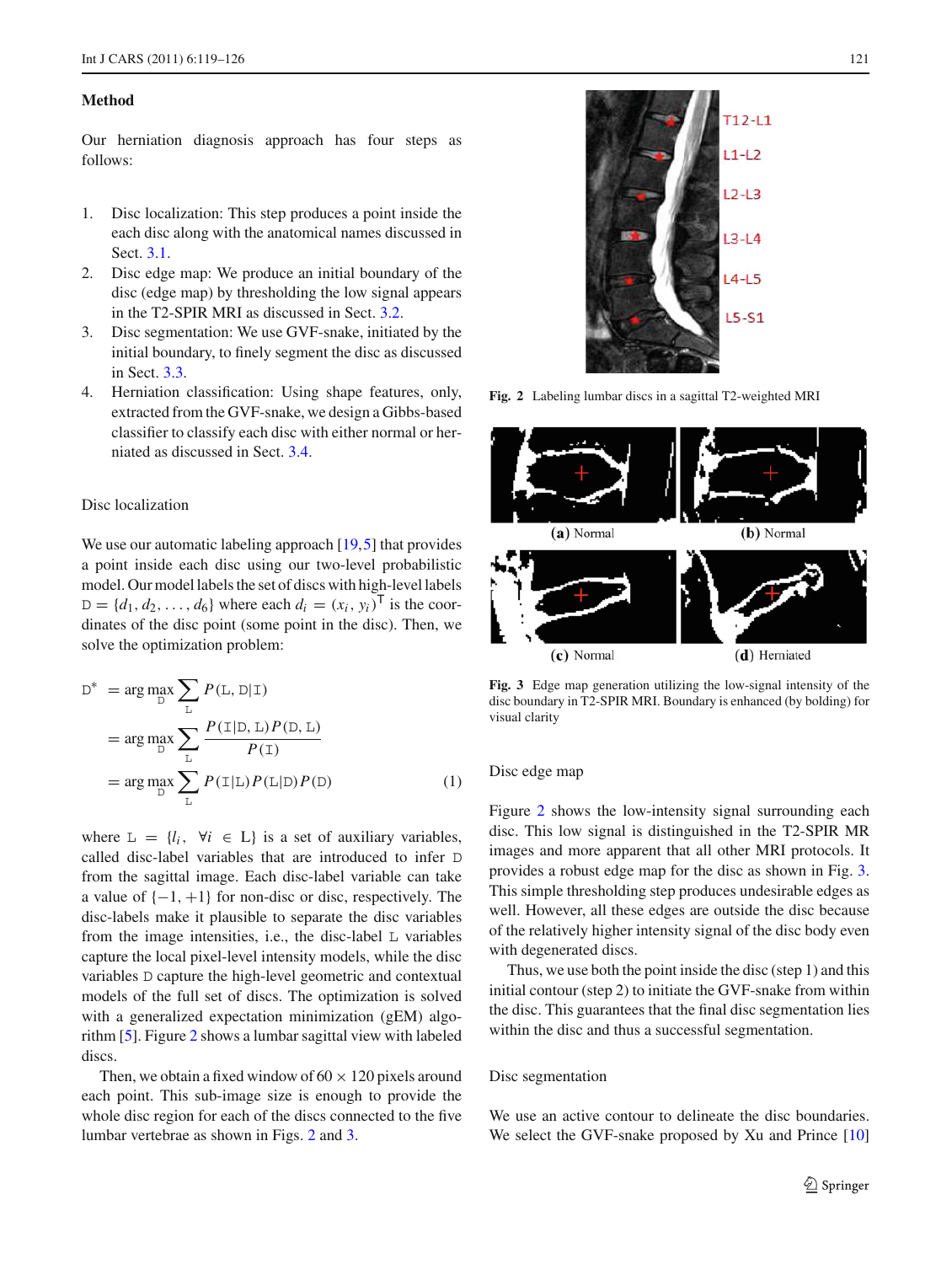¥

<span id="page-3-1"></span>**Fig. 4** (*Top-left*) Shows the edge map. (*Top-right*) The corresponding normalized GVF field showing the localization point. (*Bottom*) A zoomed version of the GVF field to clearly show the vectors

because it has been proved to move toward desired image properties such as edges including concavities. GVF-snake is the parametric curve that solves:

$$
\mathbf{x}_t(s,t) = \alpha \mathbf{x}''(s,t) - \beta \mathbf{x}''''(s,t) + \mathbf{v}
$$
 (2)

where  $\alpha$  and  $\beta$  are weighting parameters that control the contour's tension and rigidity, respectively.  $x''$  and  $x''''$  are the second and fourth derivatives, respectively, of  $x$ .  $\mathbf{v}(x, y)$  is the gradient vector flow (GVF),  $s \in [0, 1]$ , and *t* is time component to make a dynamic snake curve from  $x(s)$  yielding *x*(*s*, *t*).

GVF-snake requires an edge map that is a binary image highlighting the desired features (edges) of the image. Most researchers use Canny edge detector or Sobel operator on the original image such as [\[20\]](#page-7-17) for liver segmentation. We present the GVF-snake with our edge map produced in (step 2).

We apply the GVF-snake by initializing its contour to a small circle surrounding the disc point produced from step 1. The edge map then drives this small circle to delineate the initial edge map resulting in an inner segmentation of the disc. This also excludes all undesirable edges appear in the edge maps. Figure [4](#page-3-1) shows an example of a disc with its GVF field and a zoomed version to show the directions of the arrows.

# <span id="page-3-0"></span>Herniation classification

We design a binary Bayesian classifier:

$$
n^* = \arg\max_{n} P(n|\mathbf{S})
$$
 (3)

where  $n$  is a binary random variable stating whether it is a herniated or a normal disc, S incorporates shape features extracted from GVF-snake final contour. We utilize a Gibbs



<span id="page-3-2"></span>**Fig. 5** *Yellow* contour is the final GVF-snake contour. Points p1–p4 are shown. Contours are *bolded* for clarity

distribution with two shape potentials:

$$
P(n|S) = \frac{1}{Z[n]} \exp^{-\left[\alpha_1 U_{S_1} + \alpha_2 U_{S_2}\right]}
$$
(4)

where S represents the shape features extracted from the GVF-snake,  $Z[n]$  is the normalization factor of the Gibbs distribution,  $\alpha_1$  and  $\alpha_2$  are tuning parameters. We define two shape potentials: (1)  $U_{S_1}$  models the major axis of the GVFsnake final contour. (2)  $U_{S_2}$  models the minor axis of the GVF-snake final contour.

We extract the first shape potential  $U_{S_1}$  from measuring the GVF-snake major axis. This distance represents the distance between the farthest two points in each direction on the *x*-axis of the image. Because we always start our initial contour from within the disc, the extreme *x*-axis points represent the major axis of the disc. Thus, we define the major distance *e*1:

$$
e_1 = |p_1 - p_2|_2 \tag{5}
$$

where the points  $p_1$  and  $p_2$  represent the extreme *x*-axis points as shown in Fig. [5.](#page-3-2)

Similarly, we extract the second shape potential  $U_{S_2}$  from the minor axis by measuring distance between the extreme *y*-axis points. Thus, we define the minor distance  $e_2$ :

$$
e_2 = |p_3 - p_4|_2 \tag{6}
$$

where the points  $p_3$  and  $p_4$  represent the extreme *y*-axis points as shown in Fig. [5.](#page-3-2)

We model both potentials  $U_{S_1}$  and  $U_{S_2}$  with Gibbs distributions similar to our previous work [\[8\]](#page-7-8):

$$
U_{\mathcal{S}_1} = \frac{\left(e_1 - \mu_{e_1}\right)^2}{2\sigma_{e_1}^2} \tag{7}
$$

where  $e_1$  is the major axis from the GVF-contour,  $\mu_{e_1} \sigma_{e_1}^2$ are the expected and the variance of the major axis distance, respectively. We estimate both  $\mu_{e_1}$  and  $\sigma_{e_1}^2$  from the training data.

$$
U_{\text{S}_2} = \frac{\left(e_2 - \mu_{e_2}\right)^2}{2\sigma_{e_2}^2} \tag{8}
$$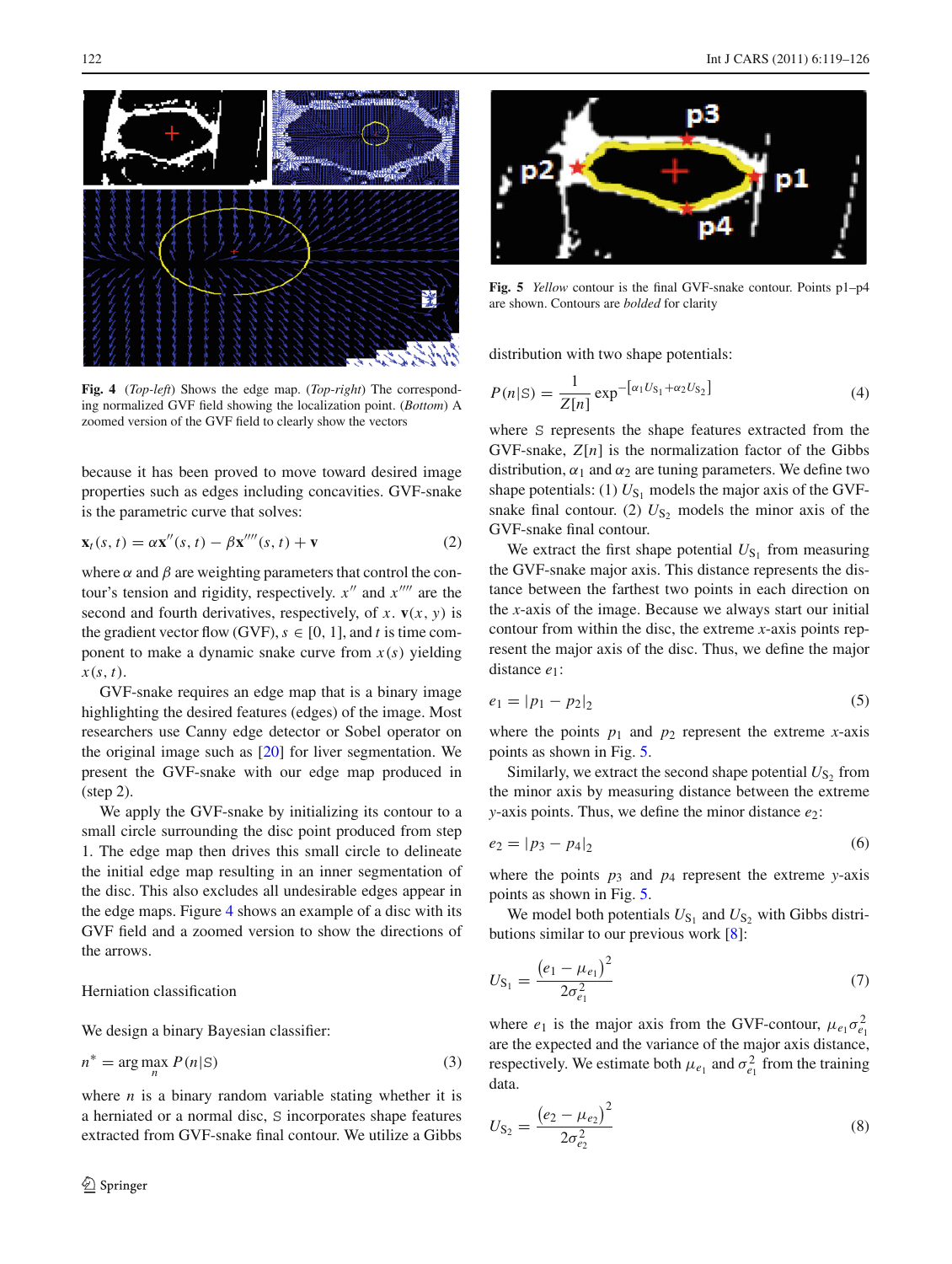where  $e_2$  is the disc minor axis length,  $\mu_{e_2}$  is the expected minor axis length of the disc,  $\sigma_{e_2}^2$  is the variance of the minor axis length of the disc. We learn both  $\mu_{e_2}$  and  $\sigma_{e_2}^2$  from the training data.

# <span id="page-4-0"></span>**Available data**

We validate our work on a clinical MRI dataset captured by a Philips 3-Tesla scanner. The subjects range in their age between 17 and 81 years old with various abnormality conditions including at least one herniated disc in each subject. The data for each subject is the standard clinical settings that include T1, T2, and Myelo.

In the clinical settings, the MRI technician usually acquires two sagittal views (T1- and T2-weighted). Then, she acquires six axial T1-weighted slices that span each disc (slice inter-space is about 0.5 mm). She makes sure that the patient does not move during the whole acquisition process, which takes about 24 min, to have all imaging protocols manually registered. She also acquires Myelo MRI which is usually used for spinal related diseases such as spinal stenosis.

It is a known practice to reduce the effect of the magnetic field inhomogeneities in MRI by normalizing the intensity to a standard reference. This reference can be either the cerospinal spinal fluid (CSF)  $[21]$  or the spinal signal  $[22]$ . We pre-process all our data by normalizing the intensity using the spine signal to avoid related issues of magnetic field inhomogeneities.

Similar to all medical image analysis, we face the challenge of the ground truth determination due to inter-observer variability. However, it has been studied that MRI has high inter-observer reliability compared to plain X-ray radiographs in diagnosis of lumbar area abnormalities, which indicates higher agreement between radiologists when diagnosing MRI than X-rays radiographs. For example, Mulconrey et al. [\[23](#page-7-20)] showed that abnormality detection for degenerative disc and Spondylolisthesis with MRI has  $\kappa = 0.773$  and  $\kappa = 0.728$ , respectively, which is considered high in showing inter-observer reliability where this reliability is considered perfect when  $0.8 \le \kappa \le 1$ .

Our collaborating clinical research group provides us with the clinical diagnosis reports that specify the abnormalities at each disc level. A sample report portion is shown in Fig. [6.](#page-4-2) We use these reports as our gold standard for validating our classifier.

Table [1](#page-4-3) shows the acquisition parameters for our dataset.

## <span id="page-4-1"></span>**Experimental results**

We validate our method on 65 clinical MRI cases. Each case has at least one herniated disc and the rest are normal. In

| Type of exam:<br>Date of birth:<br><b>History:</b> | MR-Lumbar spine w/o contrast.<br>DELETED FOR ANONYMITY.<br>Backpain.                                                                                                                                                           |  |  |
|----------------------------------------------------|--------------------------------------------------------------------------------------------------------------------------------------------------------------------------------------------------------------------------------|--|--|
| <b>Findings:</b>                                   | At the L5-S1 level, there is a 6mm<br>right paracentral disc herniation<br>indenting the anterior aspect of<br>the thecal sac and impinging on<br>the right S1 nerve root in the<br>recess. The neural foramina are<br>patent. |  |  |
|                                                    | The L4-5, L3-4, L2-3, L1-2, and<br>T <sub>12</sub> -L <sub>1</sub> levels show no evidence<br>of disc herniation or spinal<br>stenosis. The neural foramina<br>are patent.                                                     |  |  |
|                                                    | The conus and cauda equina<br>are normal.                                                                                                                                                                                      |  |  |
|                                                    | The paravertebral soft tissues<br>are normal.                                                                                                                                                                                  |  |  |
|                                                    | No fracture or dislocation<br>is identified.                                                                                                                                                                                   |  |  |

<span id="page-4-2"></span>**Fig. 6** Sample portion of the clinical diagnosis report showing the diagnosis at each disc level of lumbar area. We use these reports as our gold standard

<span id="page-4-3"></span>**Table 1** MRI protocols parameters for our dataset

| Parameter                 | T <sub>2</sub> -SPIR | T1  | Mayelo |  |
|---------------------------|----------------------|-----|--------|--|
| Repetition time (TR) (ms) | 3,157                | 618 | 8,000  |  |
| Echo time (TE) (ms)       | 100                  | 7.2 | 1,000  |  |
| Flip angle (degree)       | 90                   | 90  | 90     |  |

each case, there are six discs connected to the five lumbar vertebrae as shown in Fig. [2.](#page-2-4)

We perform a cross-validation experiment using the 65 cases to validate our proposed method. In each round, we separate 35 cases for testing and train on the remaining 30 cases. We perform 10 rounds and each time, we randomly select the cases. We define:

Accuracy<sub>i</sub> = 
$$
(1 - \frac{1}{K} \sum_{j=1}^{K} |g_{ij} - n_{ij}|) * 100\%
$$
 (9)

where Accuracy<sub>i</sub> represents the classification accuracy (herniated disc detection) at the lumbar disc level *i* where  $1 \leq$  $i \leq 6$ , *K* is the testing set size in each round (30 cases),  $g_{ii}$ is the ground truth binary assignment for disc *i* in case *j*, and  $n_{ij}$  is the resulting binary assignment for disc  $i$  from the inference on our model. The binary variables *gi* and *ni* are assigned the binary values such that they are 0 if *i* is a normal disc and 1 if it is a herniated disc.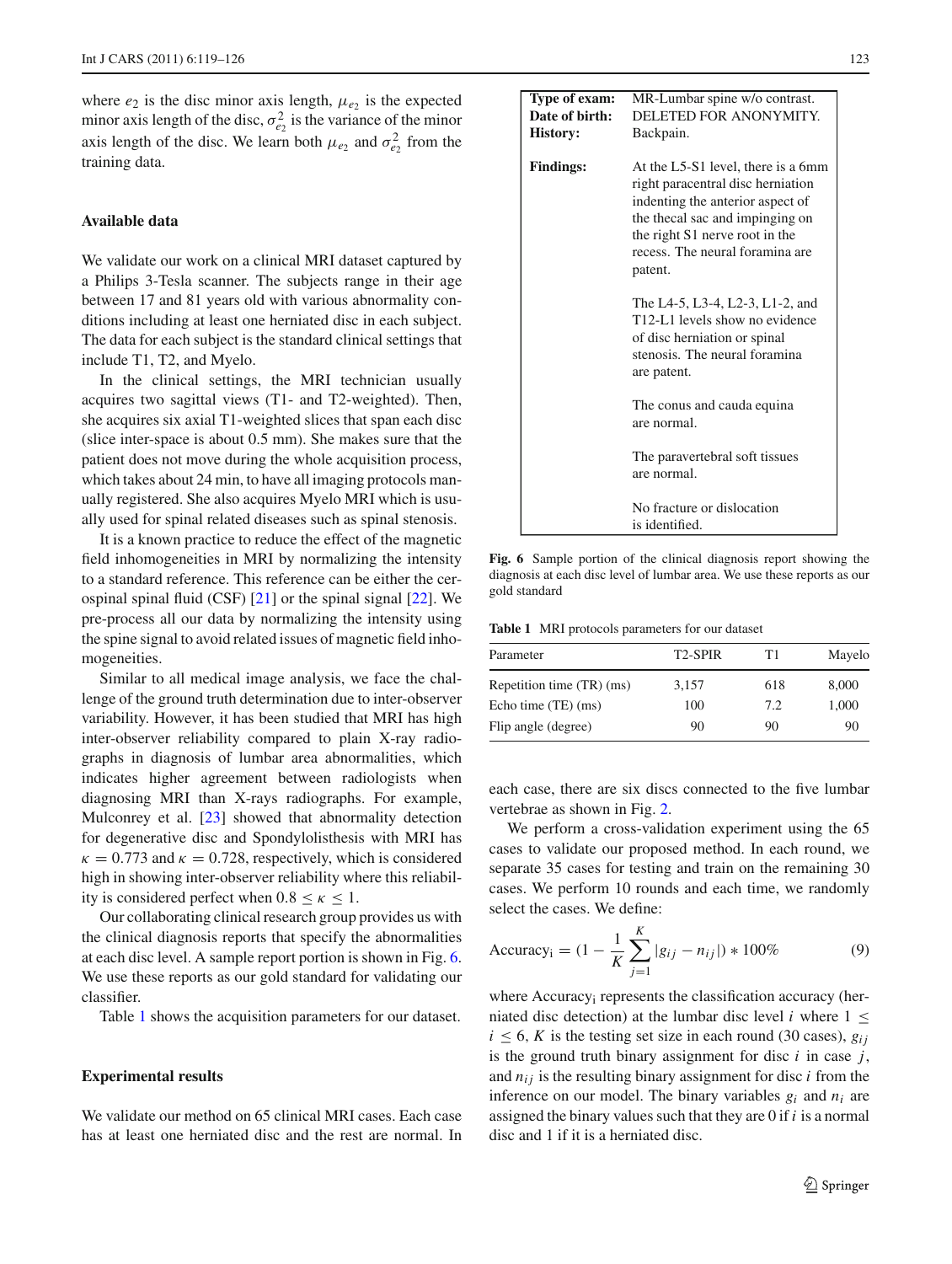<span id="page-5-0"></span>**Table 2** Results of the cross-validation experiment with an average detection accuracy of 92.5%

| Set                     | $L5-S1$ | $L4-5$ | $L3-4$ | $L2-3$ | $L1-2$ | $T12-L1$ | Avg $(\%)$ |
|-------------------------|---------|--------|--------|--------|--------|----------|------------|
| 1                       | 31      | 30     | 32     | 33     | 34     | 32       | 91         |
| $\overline{2}$          | 33      | 33     | 30     | 32     | 32     | 33       | 92         |
| 3                       | 32      | 31     | 32     | 30     | 33     | 34       | 91         |
| $\overline{4}$          | 33      | 34     | 32     | 32     | 33     | 34       | 94         |
| 5                       | 32      | 34     | 32     | 33     | 33     | 33       | 94         |
| 6                       | 31      | 32     | 32     | 31     | 32     | 33       | 91         |
| 7                       | 33      | 32     | 34     | 34     | 33     | 33       | 95         |
| 8                       | 31      | 31     | 31     | 33     | 30     | 34       | 91         |
| 9                       | 33      | 33     | 30     | 34     | 34     | 32       | 93         |
| 10                      | 31      | 34     | 33     | 33     | 32     | 33       | 93         |
| $\%$                    | 91.4    | 92.6   | 90.9   | 92.9   | 93.1   | 94.3     |            |
| <b>Average accuracy</b> |         |        |        |        |        |          | 92.5       |

Table [2](#page-5-0) shows the classification results from the crossvalidation experiment. We achieve an average classification accuracy of 92.5%. The table also shows the accuracy at each lumbar level (column) in each cross-validation round (row).

We further compute the overall specificity and sensitivity where:

$$
Specificity = \frac{TN}{TN + FP}
$$
 (10)

$$
Sensitivity = \frac{TP}{TP + FN}
$$
 (11)

where FP is the number of false positives (normal discs diagnosed as herniated), TP is the number of true positives (correctly diagnosed herniated discs), FN is the number of false negatives (misclassified herniated discs), and TN is the number of true negatives (correctly classified normal discs).

On the other hand, we compare our shape-based classifier to a Bayesian classifier [\[18](#page-7-15)] that only models the disc intensity. Our shape-based classifier substantially outperforms the intensity-based classifier. To show a fair comparison, we run the same cross-validation experiment shown in Table [2](#page-5-0) on the intensity-based classifier. The average classification accuracy did not exceed 81%. We justify this by the observation

124 Int J CARS (2011) 6:119–126

<span id="page-5-2"></span>**Table 3** Calculation of specificity (96.6%) of and sensitivity (86.4%)

| Result    | Gold standard |              |  |  |
|-----------|---------------|--------------|--|--|
|           | Herniated     | Normal       |  |  |
| Herniated | 481 (TP)      | 76 (FP)      |  |  |
| Normal    | 53 (FN)       | $1,490$ (TN) |  |  |

that despite herniated discs lose intensity levels, this loss is insufficient to feed in a classifier and thus detect herniation based on intensity. Thus, shape is more important in the case of herniation and this is what the empirical results are leading us to conclude. To clarify this situation, Fig. [7](#page-5-1) (Right) shows a sample herniated disc, with high intensity level, that was misclassified by the intensity-based classifier but correctly classified with our shape-based classifier. Figure [7](#page-5-1) (Left) shows low-intensity herniated disc that is correctly classified with both classifiers (Table [3\)](#page-5-2).

Our classification model directly employs shape (steps 3 and 4) information and indirectly employs intensity (step 2) information. The thresholding step (#2) has limitation due to MRI signal noise and inhomogeneity. Thus, the edge map produced by this step might limit the ability of the GVF-snake to converge to an exact disc boundary. However, our classification model does not depend on an accurate segmentation of the disc as opposed to Michopoulou et al [\[18\]](#page-7-15). Instead, we only rely on four points from the converged GVF-snake segmentation: the top, bottom, most-right, and most left to feed in our classifier model. Our empirical study shows high robustness for our herniation detection that ranges between 91 and 95% as shown in Table [2.](#page-5-0)

Figure [8](#page-6-1) shows two sample cases with successful diagnosis at all lumbar disc levels. In the first case, the lower two discs (L4-5 and L5-S1) are herniated, while the rest are clinically normal. The thresholding step works perfectly for both cases as well as the extraction of both shape potentials. The second case has one herniated disc at L4-5 level, while the rest are clinically normal. Despite that the L4-5 disc level is not an extreme herniation (diagnosed with 2- mm herniation), our automated method successfully classified the disc as herniated.

<span id="page-5-1"></span>**Fig. 7** (*Left*) Low-intensity herniated disc. (*Right*) High intensity herniated disc

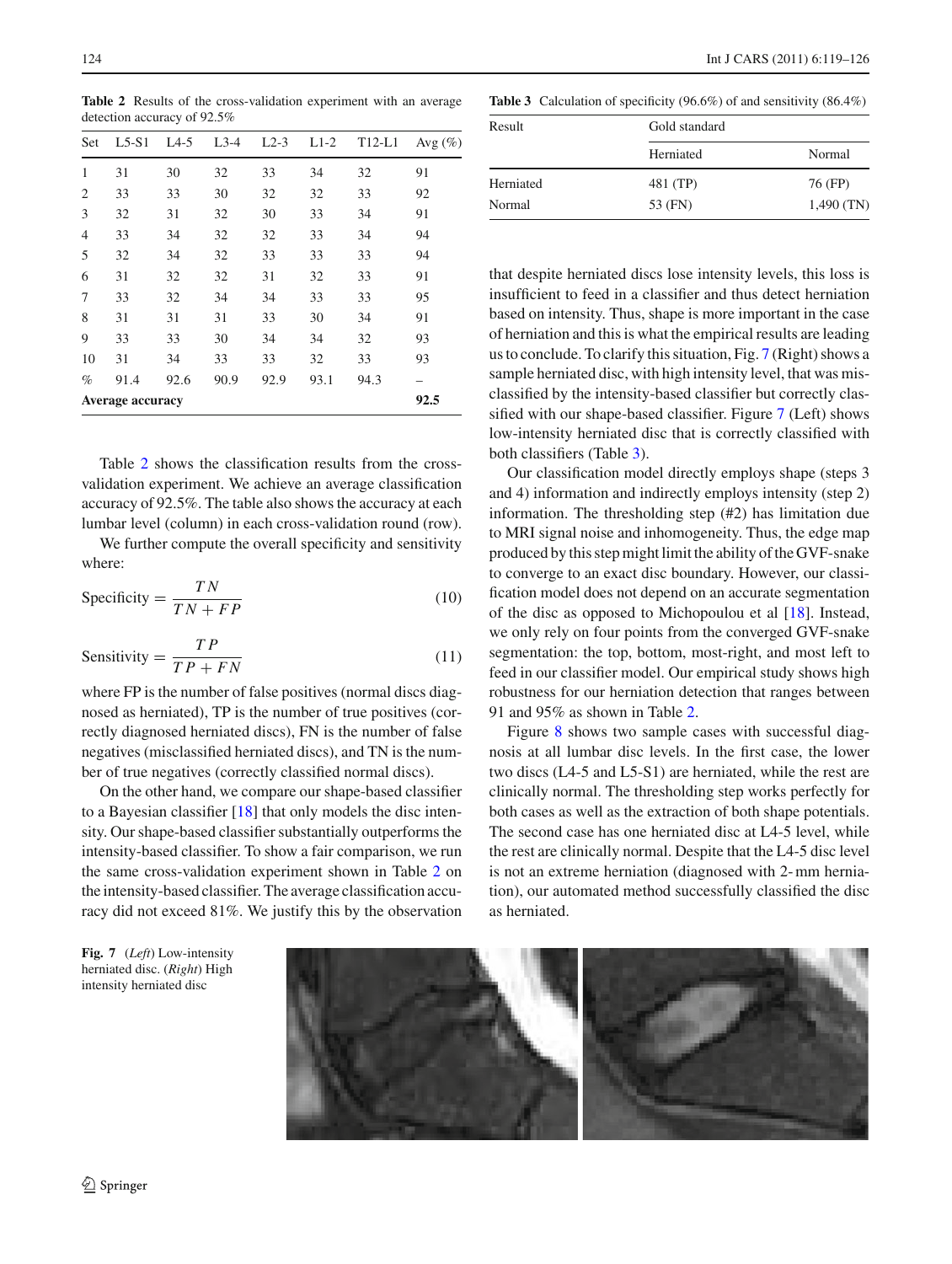

<span id="page-6-1"></span>Fig. 8 Two successfully diagnosed cases

Figure [9](#page-6-2) shows a case where the lower lumbar disc has a special case that caused failure in automated herniation detection. As we show in the zoomed version of the L5-S1 disc, the disc nucleous pulposus intensity is separated by a line of low intensity. The disc seems as two separate parts. This very rare case misled step 2 of our method where we perform thresholding to produce the edge map for the GVFsnake. Because of the failure of the thresholding step, the shape potentials were misled and considered the larger disc segment as a normal disc. However, this is a very rare clinical case and usually the patient suffers huge pain that needs special attention from the radiologist.

# <span id="page-6-0"></span>**Conclusion**

We proposed a method for herniation diagnosis from clinical lumbar MRI. Our Bayes classifier is based on shape features extracted from delineated GVF-snakes. However, it indirectly employs intensity information by utilizing a thres-



<span id="page-6-2"></span>**Fig. 9** Unsuccessful diagnosis at L5-S1 disc level. The zoomed version of the disc shows a line of low intensity marked by the *red circle*. This lined cause error in the second step and thus misled the shape potential

holding preprocessing step to prepare the edge map for the GVF-snake. We validate our method on the T2-SPIR MRI protocol as the disc intensity is best distinguished from other structures.

Initially, we localize the discs from sagittal slices using our previous method where we automatically localize a point inside each disc. Then, we apply a thresholding step to extract the edge map for the GVF-snake. We then automatically initialize the GVF-snake with a small circle around the localized point inside the disc. After the convergence of the GVFsnake, we extract two shape potentials that we use to diagnose each disc upon our trained Bayes classifier model.

We validated our method on 65 clinical MRI cases and achieved an average accuracy of 92.5% on a cross-validation experiment across all lumbar discs. Our diagnosis accuracy is higher at the three upper discs (T12-L1, L1-2, and L2-3) with an average of 94.3, 93.1, and 92.9%, respectively. We obtained an average diagnosis accuracy at the lower levels L3-4, L4-5, and L5-S1 of 90.9, 92.6, and 91.4%, respectively. On the same experiment, we achieved 96.6% specificity and 86.4% sensitivity.

**Acknowledgment** This work was supported, in part, by Dr. Chaudhary grant from the New York State Foundation for Science, Technology and Innovation (NYSTAR) and by Dr. Corso NSF CAREER grant IIS 0845282.